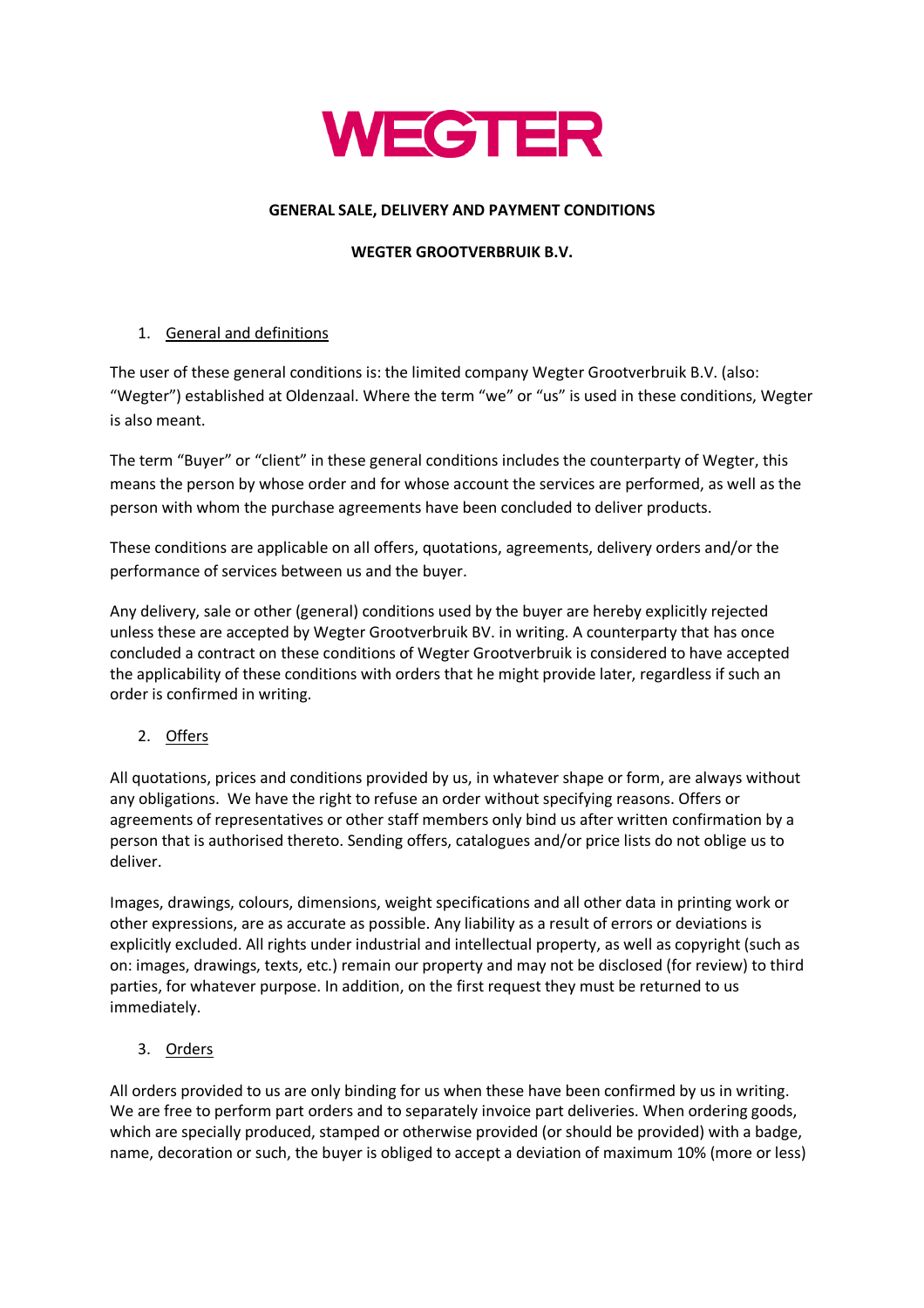of the ordered quantity (and corresponding price), without the buyer having the right to dissolve the agreement.

(Interim) adjustments of an order or agreement are only considered accepted by us after our written confirmation.

# 4. Prices

The prices specified by us are always exclusive VAT. When the latest Wegter price list is published all previous prices are void with immediate effect. Prices can be changed by us interim. All prices are based on the price lists that are valid at the moment the agreement is concluded.

Any discounts are given per transaction and do not give any right with the next transactions.

If a price increase is more than 10% of the original price the buyer has the right to dissolve or cancel the agreement within 5 working days after receiving notice of the price increase. Such a dissolution or cancellation does not give the buyer the right on compensation of any damage.

If after the conclusion of the agreement, one or more cost price factors are subject to an increase, Wegter always has the right to charge this price difference, or to permanently adjust the price. Cost price factors include at least (but not limited to) increases as a result of adjustments in duties, removal fees, packaging covenants, currency effects and raw material prices. Increases for these reasons can be directly charged by Wegter without any publication or notification and they are no reason for the buyer to make a reclamation, to dissolve the agreement and/or to claim damage compensation.

### 5. Resale

Wegter Grootverbruik BV does not give any permission for the resale of the products that have been bought by Wegter Grootverbruik BV to or via market places and web whops other than the dedicated web shop of the customer.

# 6. Cancellation

In case of cancellation of an order provided to us, the client, without requiring any reminder or prior declaration, is at least obliged to pay an amount of 10% of the agreed price to us, without us being obliged to prove the actually made costs due to the cancellation. However, this without prejudice to our right to claim full compensation, in addition to this fixed compensation, in deviation to article 6:92 paragraph 2 Civil Code, if the actual damage is higher than the amount of the (fixed) compensation.

Articles that are ordered by the client and that are called 'order article' at Wegter, must always be purchased by the client. Plus, these 'order articles' will never be taken back by Wegter Grootverbruik. The invoice amount is still owed. In addition, these order articles can only be purchased in factory packaging by the client. ('order article' means the following: article that is not standard part or the assortment of Wegter and that is purchased by Wegter from third parties)

### 7. Delivery and shipment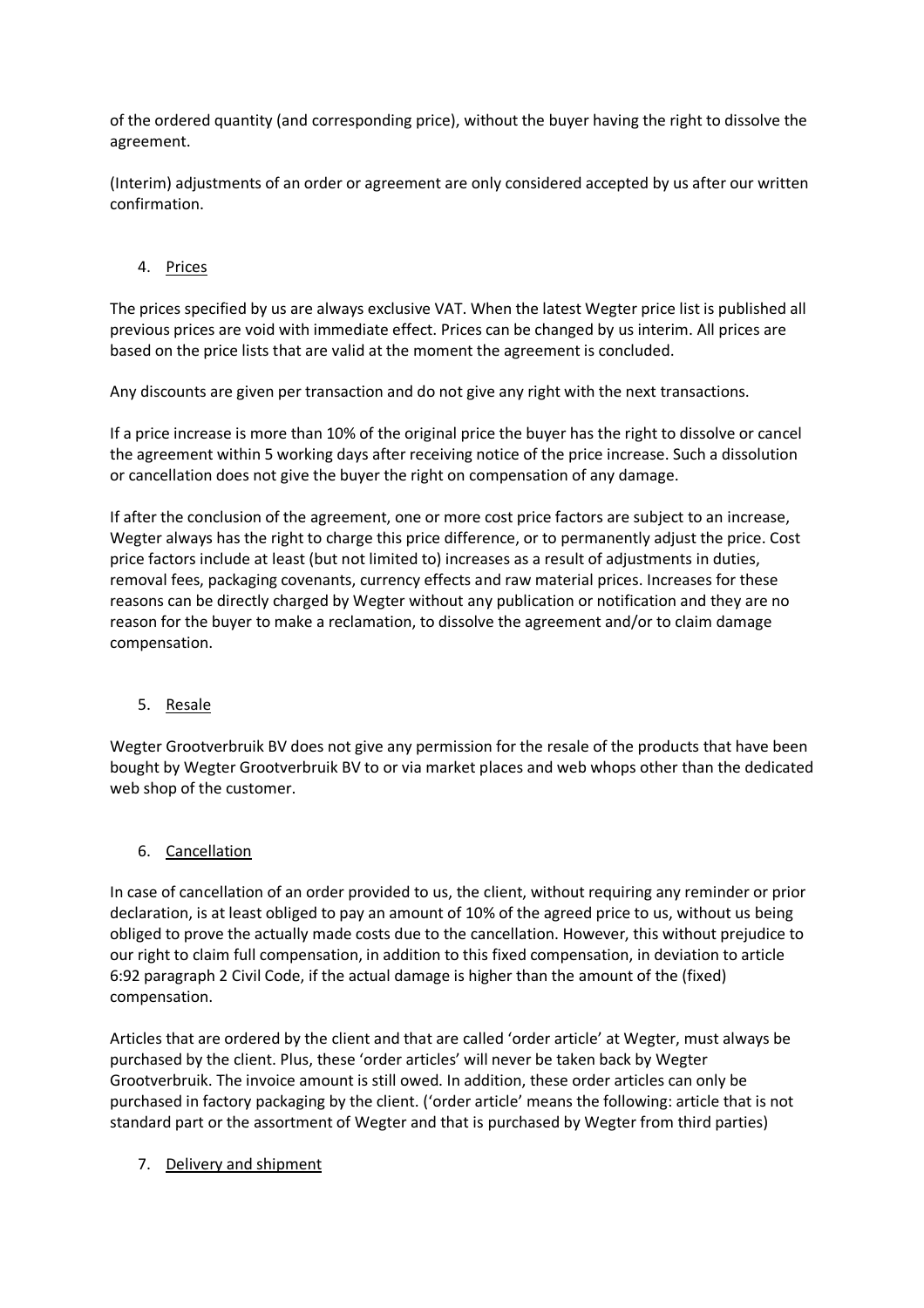Delivery takes place from warehouse Oldenzaal. The DDP level or freight costs depends on the delivery address; we will inform you upon your order or request.

The delivery times specified by us are never deadlines and are only estimates, unless explicitly agreed otherwise. We have the right to organise the shipment at our discretion, insofar the client does not give any further instruction in this respect. For shipments outside the Netherlands different pre-paid charges, transport costs and delivery times apply: these are available on request. A transport insurance is only taken out by us after explicit request of the client. All additional costs are for the account of the client. The buyer must check the packaging of the delivered goods at receipt and when he detects visible or reasonably visible damage he must mentioned this on the consignment note. Buyer is obliged to immediately, or on time, hold the freight forwarder liable for damage.

The risk of loss, destruction and/or damage of, respectively to the goods, will transfer to the buyer immediately after delivery. Seller will bear the risk of breakage of glass, porcelain and pottery and other transport damage against a separate calculation of 1% of the purchase price unless the buyer timely declares in writing that he will bear this risk himself. To prevent damage during transport a number of articles must be assembled at arrival. Any costs arising from this are for the account of the buyer.

# 8. Property retention

The property of all products delivered to the buyer by us remain our property as long as the buyer has not paid the claims of Wegter in respect of a (purchase) agreement or for whatever reason, as long as the buyer has not paid the performed work activities or the work activities to be performed from any other agreement and as long as the buyer has not paid our claims due to the failure in the compliance of such commitments, including claims in respect of fines (including the fixed compensation mentioned in article 6), interest and costs.

The buyer does not have the right to give pledge right or any other collateral right in the broadest sense of the word to third parties on the goods that under this article are our property; the buyer may not transfer the property of these goods other than in the context of his normal business operations.

In case of violation of the aforementioned obligations we have the right to personally take these goods back, wherever they are located and the buyer is obliged to grant his cooperation to this. That what is owed to us by the buyer will become fully due immediately in case the buyer/client acts in breach with one of the abovementioned provisions, is in receivership or bankrupt or has submitted a request thereto or proceeds to completely or partially discontinues the company or transfers the company.

# 9. Reclamations and return shipments

At the delivery and receipt of the products delivered by us the buyer must check if the delivery matches his order or assignment.

Reclamation regarding defects must be received by us in writing, no later than 48 hours after receipt date of the goods. The client who has not checked the reliability of the delivery within 48 hours after receipt is considered to have agreed with the delivery or the performance.

Goods delivered by us are only taken back, if the reclamation is made to us in writing within the mentioned period of 48 hours and the goods, after prior consultation with us, are returned to our warehouse in Oldenzaal free of charge, in a good undamaged condition and in the original packaging.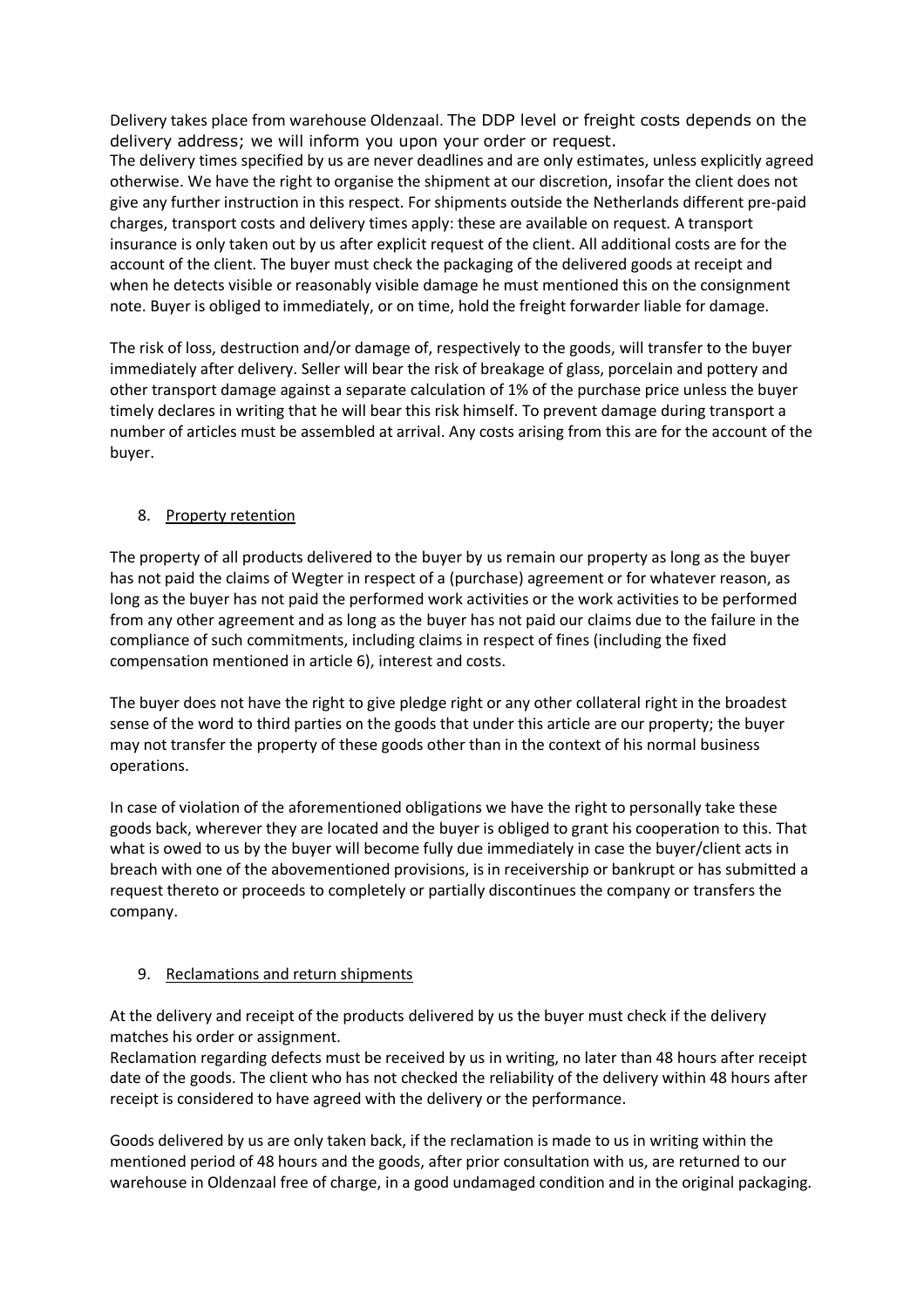Return shipments are only accepted by us after our prior written approval. Wegter reserves the right to charge the made costs (for example but not limited to: freight, custom handlings, possible insurances etc) or to settle these. Return shipments for which no written agreement has been reached with us, are not accepted.

Slight deviations in quality, specifications and such, which cannot be reasonably prevented from a technical point of view, or that are normally accepted according to commercial practice, are not a ground to make a reclamation. With the assessment if a delivery differs beyond the permittable limits, an average from the delivery must be taken. It is not possible to reject the order based on a few articles.

Reclamations regarding invoices must be reported to us in writing within 8 days after sending, failure thereof, the invoice (amount) is considered to have be agreed.

## 10. Liability limitation

Only the goods delivered by us which show failures or appear to be defect, qualify, at our discretion, for repair, replacement or restitution, but only if and insofar errors and/or defects could have been prevented under normal circumstances, with normal expertise and with normal attention and professional knowledge. Any further liability regarding failures or defect is explicitly excluded.

Any liability of Wegter for damage, including but not limited to liability for employees and auxiliary staff, is excluded, caused by whatever reason, including all direct and indirect damage, such as consequential damage or business damage. Furthermore, the buyer indemnifies Wegter against all claims of third parties with respect to any suffered damage or damage to be suffered, such with consideration of that what is stipulated in this article.

### 11. Guarantee

We guaranty to the buyer that the products delivered by us are reliable and suitable for the application specified by us or stipulated in the agreement, insofar that we with proven unreliability, at our discretion, ensure for free replacement or restitution of the purchase price, this latter if the purchased goods have not been processed.

This guarantee does not apply if:

1) the buyer is in default towards us

2) the goods have been exposed to abnormal circumstances, such as pollution or other carelessness or are handled in breach with the use instruction.

3) the goods have been stored longer than in the given circumstances can be marked as reasonable and it is likely that this has caused the loss of quality

4) we have not been given the opportunity within 8 days after receipt of the written notification of any defects, as meant in article 9, to investigate these

5) 6 months have expired after the delivery

6) we have not been given any corresponding guarantee of our suppliers or manufacturers for the relevant construction or materials.

# 12. Payment conditions and costs

Unless agreed otherwise in writing, payment must be made within 30 days after date of invoice. The client cannot rely on any right on discount, suspension or deduction.